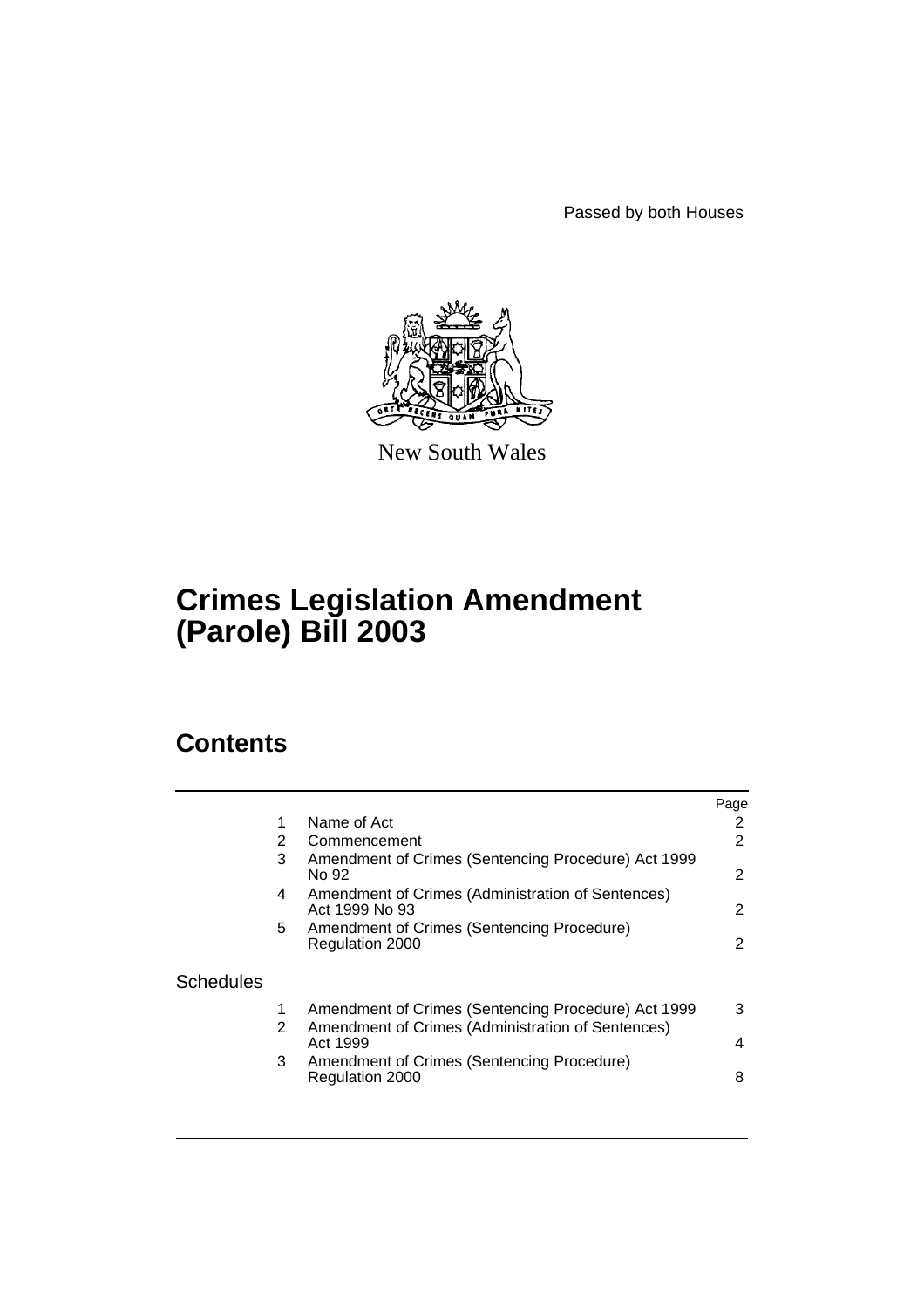*I certify that this PUBLIC BILL, which originated in the LEGISLATIVE COUNCIL, has finally passed the LEGISLATIVE COUNCIL and the LEGISLATIVE ASSEMBLY of NEW SOUTH WALES.*

*Legislative Council 2003* *Clerk of the Parliaments*



New South Wales

# **Crimes Legislation Amendment (Parole) Bill 2003**

Act No , 2003

An Act to amend the *Crimes (Sentencing Procedure) Act 1999* to make further provision for the inclusion of parole supervision conditions in parole orders made by the courts; to amend the *Crimes (Administration of Sentences) Act 1999* to provide that the Parole Board is required to record its reasons for releasing offenders on parole and to make further provision with respect to the constitution of the Parole Board; and for other purposes.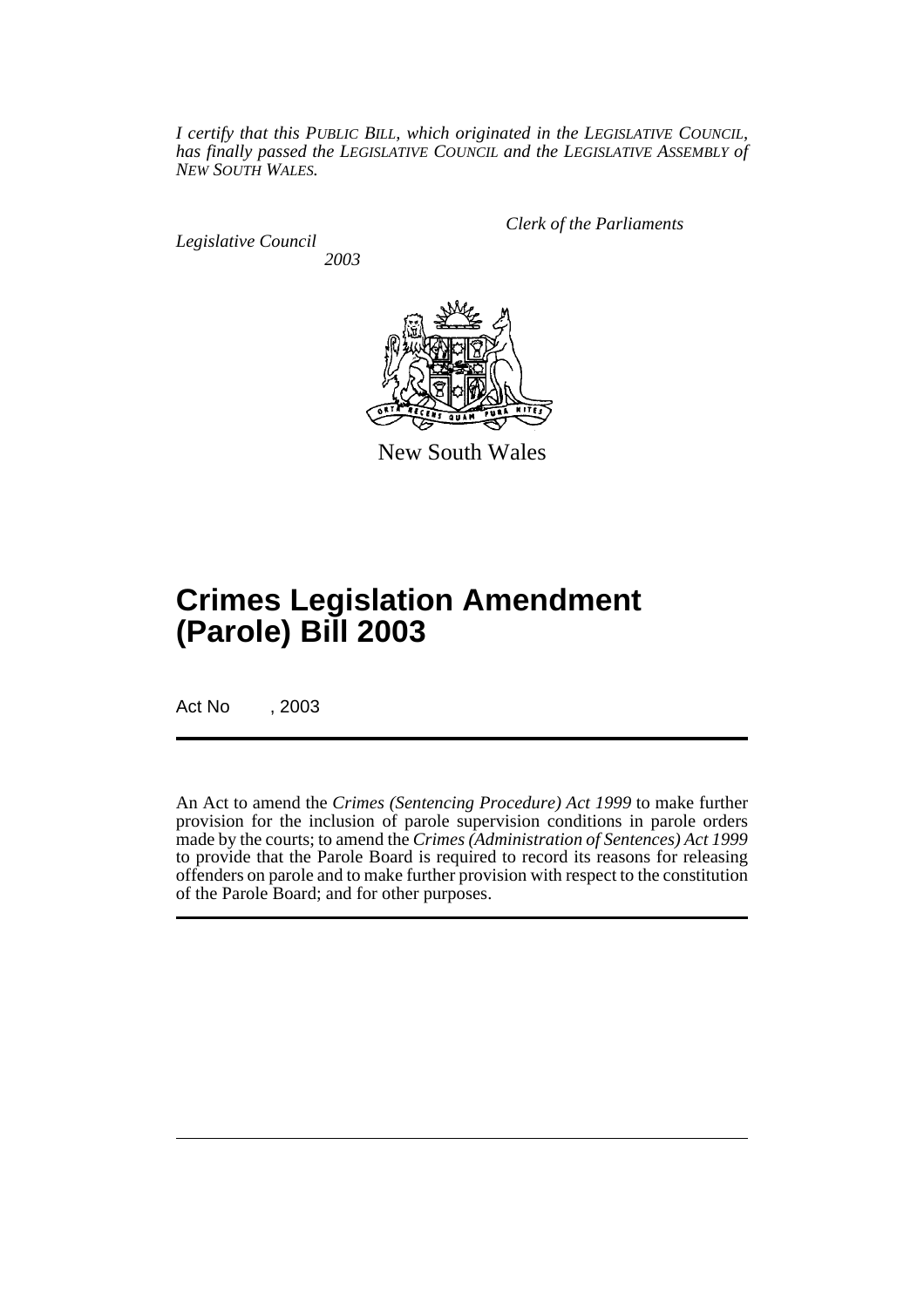#### <span id="page-2-0"></span>**The Legislature of New South Wales enacts:**

## **1 Name of Act**

This Act is the *Crimes Legislation Amendment (Parole) Act 2003*.

## <span id="page-2-1"></span>**2 Commencement**

This Act commences on a day or days to be appointed by proclamation.

## <span id="page-2-2"></span>**3 Amendment of Crimes (Sentencing Procedure) Act 1999 No 92**

The *Crimes (Sentencing Procedure) Act 1999* is amended as set out in Schedule 1.

## <span id="page-2-3"></span>**4 Amendment of Crimes (Administration of Sentences) Act 1999 No 93**

The *Crimes (Administration of Sentences) Act 1999* is amended as set out in Schedule 2.

## <span id="page-2-4"></span>**5 Amendment of Crimes (Sentencing Procedure) Regulation 2000**

The *Crimes (Sentencing Procedure) Regulation 2000* is amended as set out in Schedule 3.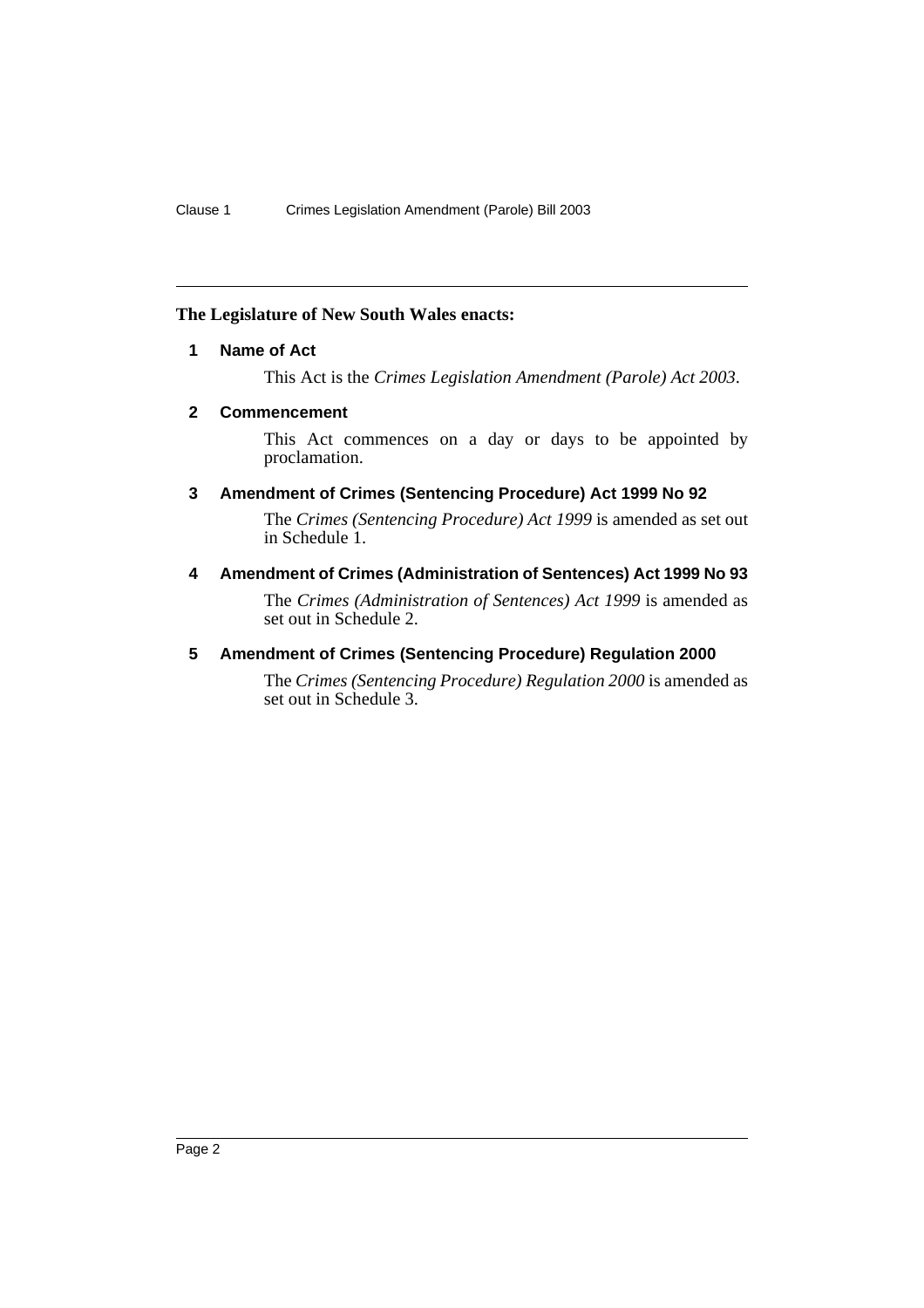Amendment of Crimes (Sentencing Procedure) Act 1999 Schedule 1

# <span id="page-3-0"></span>**Schedule 1 Amendment of Crimes (Sentencing Procedure) Act 1999**

(Section 3)

## **[1] Section 51 Conditions on parole orders**

Insert after section 51 (1A):

(1AA) If, in making a parole order, the court does not impose any such conditions in relation to the supervision of the offender, the parole order is, unless the court expressly states that the offender is not to be subject to supervision, taken to include conditions requiring that the offender be subject to supervision prescribed by the regulations under the *Crimes (Administration of Sentences) Act 1999* while released on parole.

#### **[2] Section 51 (1B)**

Omit "subsection (1A)". Insert instead "subsections (1A) and (1AA)".

#### **[3] Section 51 (1B) (a)**

Omit "may not". Insert instead "are not to".

#### **[4] Schedule 2 Savings, transitional and other provisions**

Insert at the end of clause 1 (1):

*Crimes Legislation Amendment (Parole) Act 2003*, to the extent that it amends this Act

#### **[5] Schedule 2, Part 10**

Insert after Part 9:

# **Part 10 Provisions consequent on enactment of Crimes Legislation Amendment (Parole) Act 2003**

#### **50 Application of section 51 (1AA)**

Section 51 (1AA), as inserted by the *Crimes Legislation Amendment (Parole) Act 2003*, does not apply to any parole order made by a court under section 50 before the commencement of that subsection.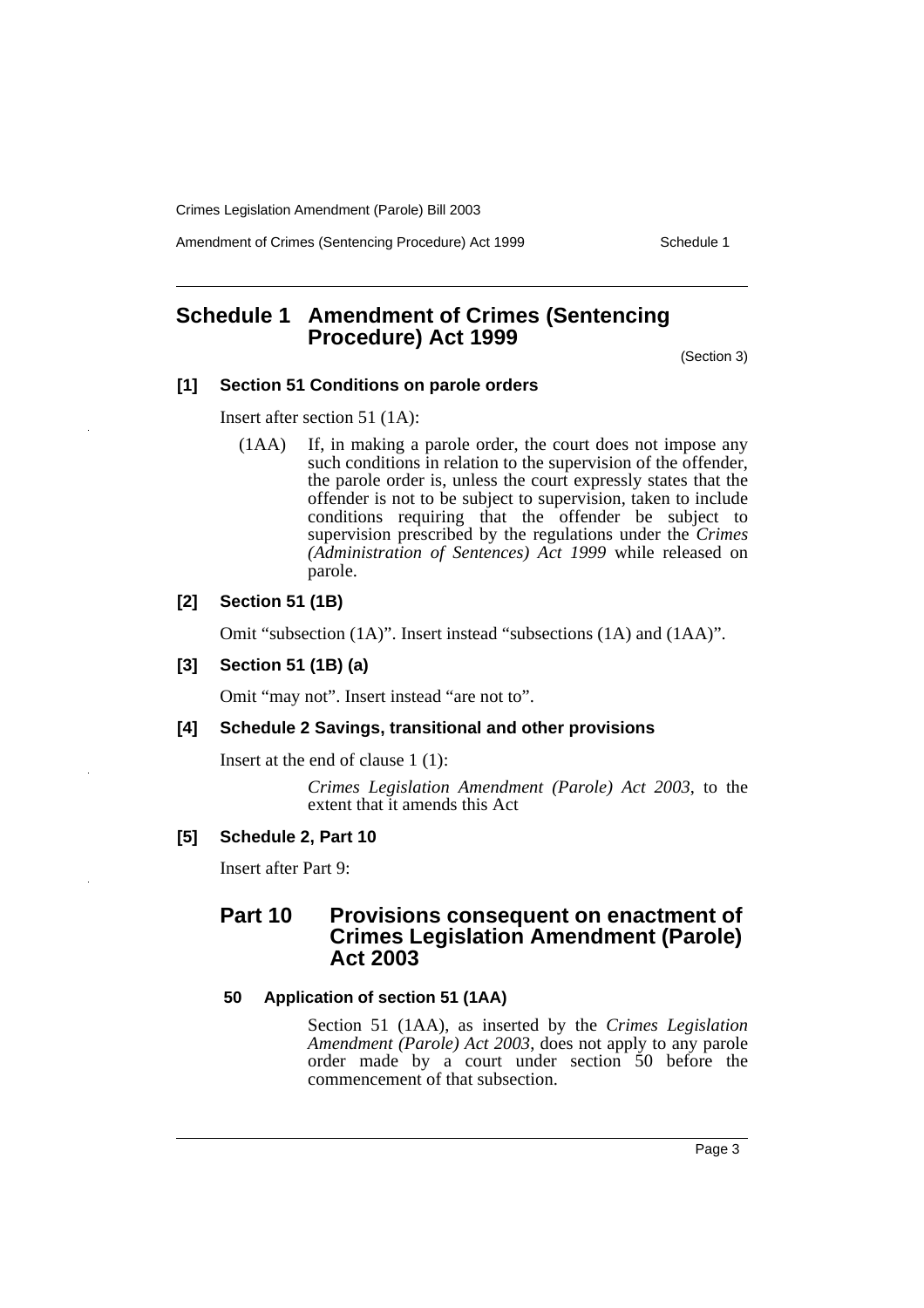Schedule 2 Amendment of Crimes (Administration of Sentences) Act 1999

# <span id="page-4-0"></span>**Schedule 2 Amendment of Crimes (Administration of Sentences) Act 1999**

(Section 4)

#### **[1] Section 128 Conditions governing parole**

Insert "(including any conditions that are, under section 51 (1AA) of the *Crimes (Sentencing Procedure) Act 1999*, taken to be included in the order)" after "court" in section 128 (1) (b).

#### **[2] Section 131A**

Insert after section 131:

#### **131A Reasons for parole decisions**

- (1) If the Parole Board makes a decision under this Part:
	- (a) that an offender should be released on parole, or
	- (b) that an offender should not be released on parole,

the Parole Board must cause the reasons for its decision to be recorded in its minutes.

- (2) In giving those reasons, the Parole Board must, in the case of a decision made under Division 2, have regard to the following:
	- (a) the principle and matters referred to in section 135 and, if the decision relates to a serious offender to whom section 154 applies, the matters referred to in that section,
	- (b) such other matters that the Parole Board is, under this Act or the regulations, required to take into account in making the decision.

#### **[3] Sections 141 (4) (a), 149 (4) (a) and 150 (4) (a)**

Omit the paragraphs.

#### **[4] Section 175 Decision after review**

Insert after section 175 (4):

(5) If the Parole Board rescinds the revocation of the periodic detention order, home detention order or parole order concerned, the Parole Board must cause the reasons for its decision to be recorded in its minutes.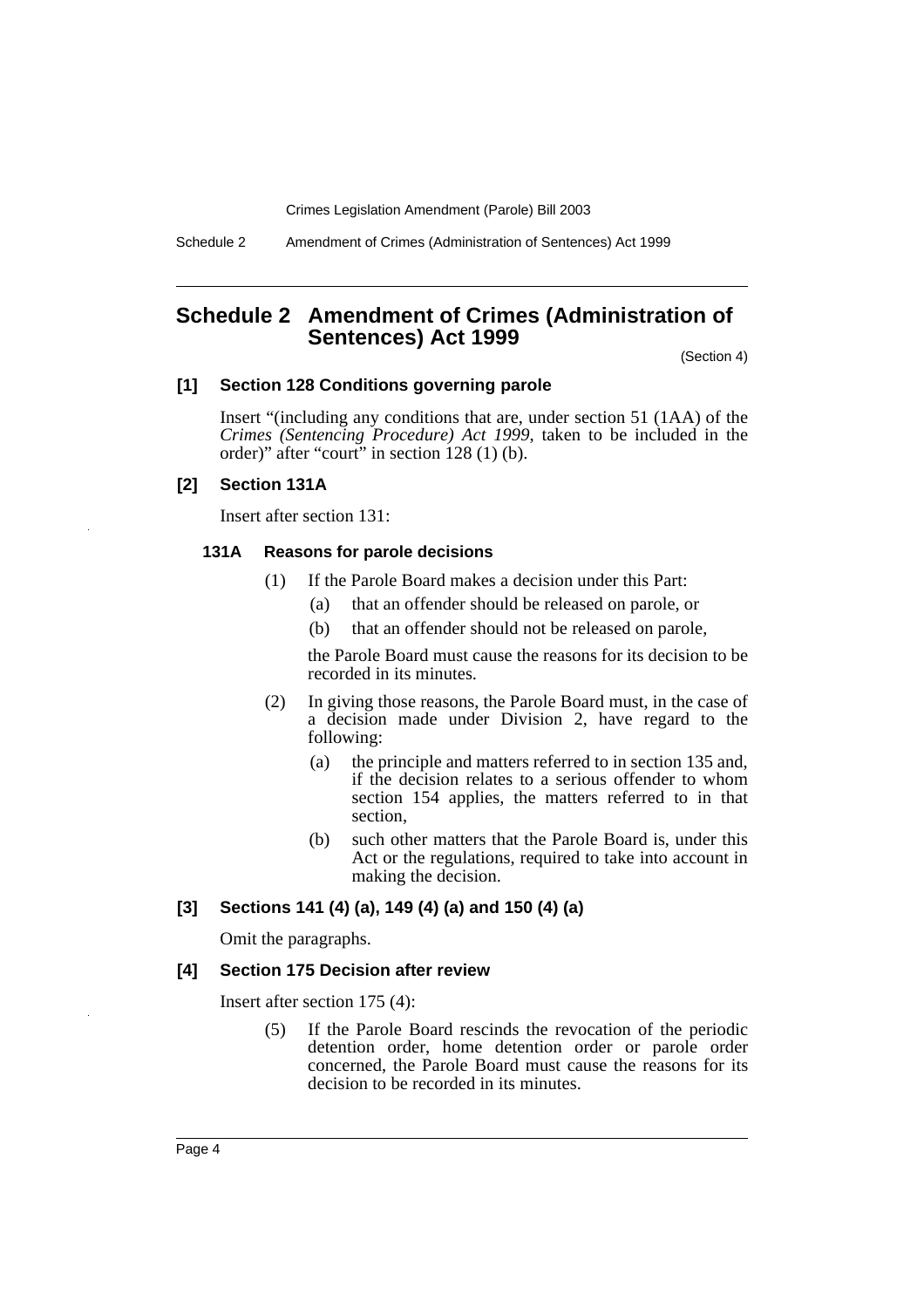#### Amendment of Crimes (Administration of Sentences) Act 1999 Schedule 2

## **[5] Section 180 Offenders to attend Parole Board when called on**

Omit "the Chairperson, Alternate Chairperson, Deputy Chairperson or" from section  $180(2)$  (a).

Insert instead "a judicial member of the Parole Board (as referred to in section 183 $(2)$  $(\overline{a})$  or the".

#### **[6] Section 181 Warrants committing offenders to correctional centres**

Omit section 181 (2). Insert instead:

(2) A warrant under this section is to be signed by a judicial member of the Parole Board as referred to in section 183 (2) (a).

#### **[7] Section 183 Constitution of Parole Board**

Omit section 183 (2). Insert instead:

- (2) The Parole Board is to consist of the following members:
	- (a) at least 4 (referred to as *judicial members*) are to be judicially qualified persons appointed by the Governor,
	- (b) at least one is to be a police officer appointed by the Commissioner of Police,
	- (c) at least one is to be an officer of the Probation and Parole Service appointed by the Commissioner of Corrective Services,
	- (d) one is to be the Secretary of the Parole Board,
	- (e) at least 10 (referred to as *community members*) are to be persons, appointed by the Governor, who reflect as closely as possible the composition of the community at large.

#### **[8] Schedule 1 Parole Board**

Omit clause 1 (1). Insert instead:

- (1) A person who is appointed as a judicial member of the Parole Board is, in and by the instrument by which the person is so appointed (or such other instrument as may be executed by the Governor), to be appointed as:
	- (a) the Chairperson of the Parole Board, or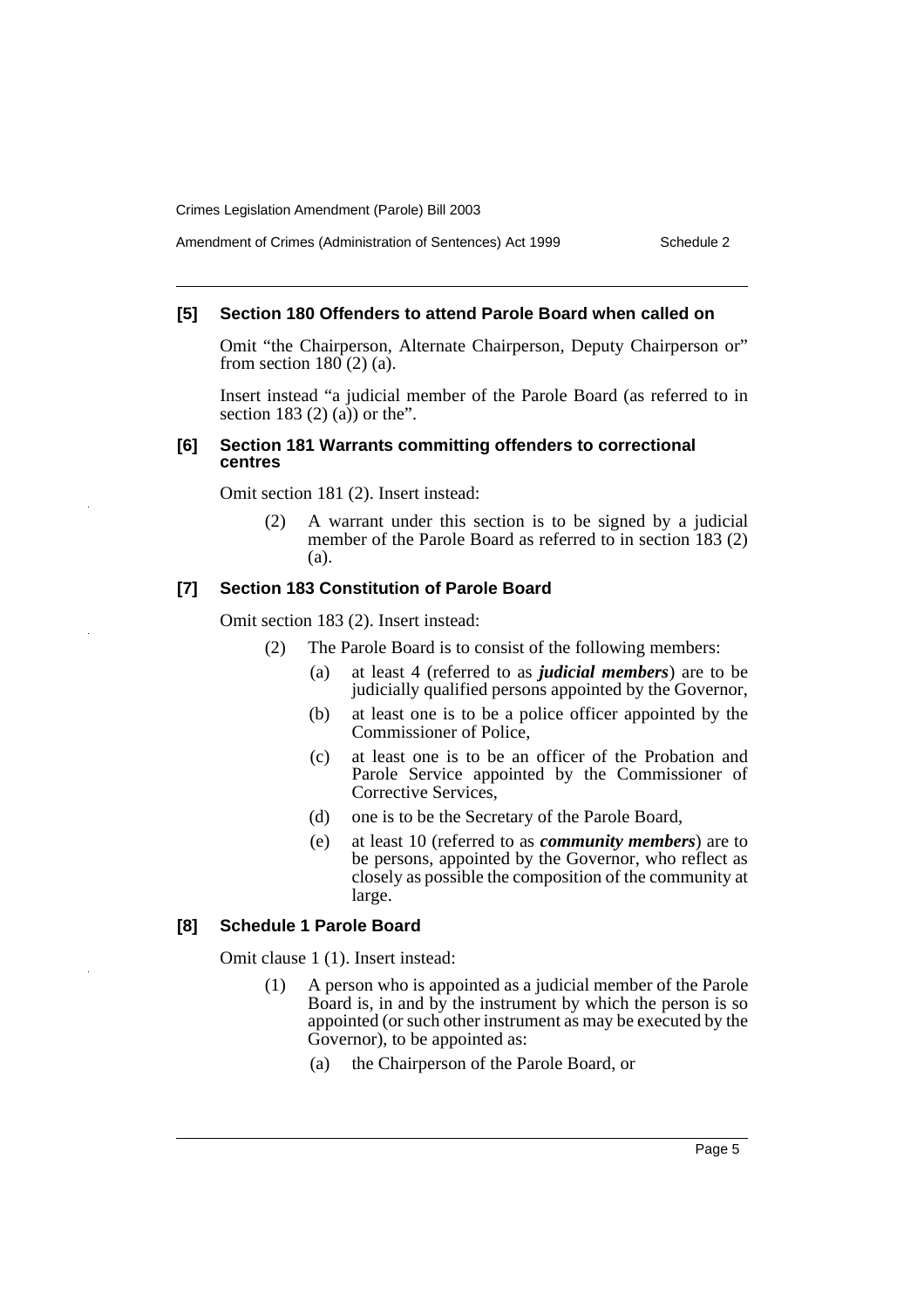Schedule 2 Amendment of Crimes (Administration of Sentences) Act 1999

- (b) the Alternate Chairperson of the Parole Board, or
- (c) a Deputy Chairperson of the Parole Board.

#### **[9] Schedule 1, clause 2 (2)**

Omit "the Deputy Chairperson".

Insert instead "a Deputy Chairperson designated by the Chairperson".

# **[10] Schedule 1, clause 2 (3)**

Omit "the Deputy Chairperson" wherever occurring.

Insert instead "a Deputy Chairperson".

## **[11] Schedule 1, clause 2 (6) (a)**

Omit "the Chairperson, Alternate Chairperson or Deputy Chairperson".

Insert instead "the judicial member concerned".

## **[12] Schedule 1, clause 2 (6) (b)**

Insert "a" before "Deputy Chairperson" where firstly occurring.

#### **[13] Schedule 1, clause 14A**

Insert after clause 14:

## **14A Attendance of official members**

- (1) For the purposes of any meeting of the Parole Board:
	- (a) not more than one police officer, and
	- (b) not more than one officer of the Probation and Parole Service,

may attend for the purposes of constituting the Parole Board.

(2) Despite subclause (1), the Chairperson may convene up to 6 meetings a year of the Parole Board at which all official members may attend.

## **[14] Schedule 1, clause 16**

Omit "or Deputy Chairperson" wherever occurring.

Insert instead "or a Deputy Chairperson".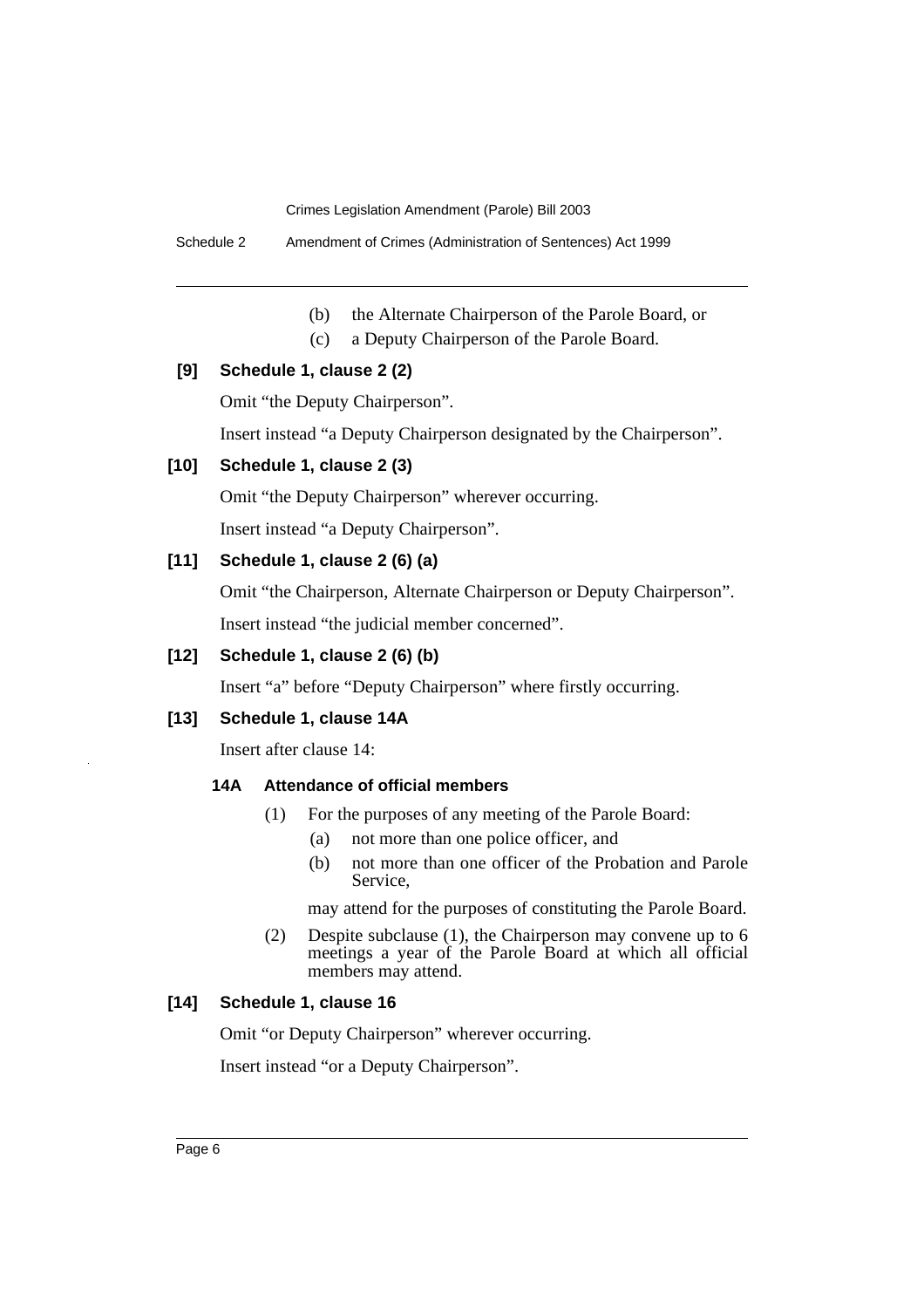Amendment of Crimes (Administration of Sentences) Act 1999 Schedule 2

## **[15] Schedule 5 Savings, transitional and other provisions**

Insert at the end of clause 1 (1):

*Crimes Legislation Amendment (Parole) Act 2003*, to the extent that it amends this Act

#### **[16] Schedule 5**

Insert in appropriate order with appropriate Part and clause numbers:

# **Part Provisions consequent on enactment of Crimes Legislation Amendment (Parole) Act 2003**

#### **Constitution of Parole Board**

The substitution of section 183 (2) of this Act by the *Crimes Legislation Amendment (Parole) Act 2003* does not affect the appointment of a person as a member of the Parole Board if the appointment was in force immediately before the substitution of that subsection.

#### **Judicial members of Parole Board**

The substitution of clause 1 (1) of Schedule 1 to this Act by the *Crimes Legislation Amendment (Parole) Act 2003* does not affect a judicial member's appointment as Chairperson, Alternate Chairperson or Deputy Chairperson, respectively, of the Parole Board if the appointment was in force immediately before the substitution of that subclause.